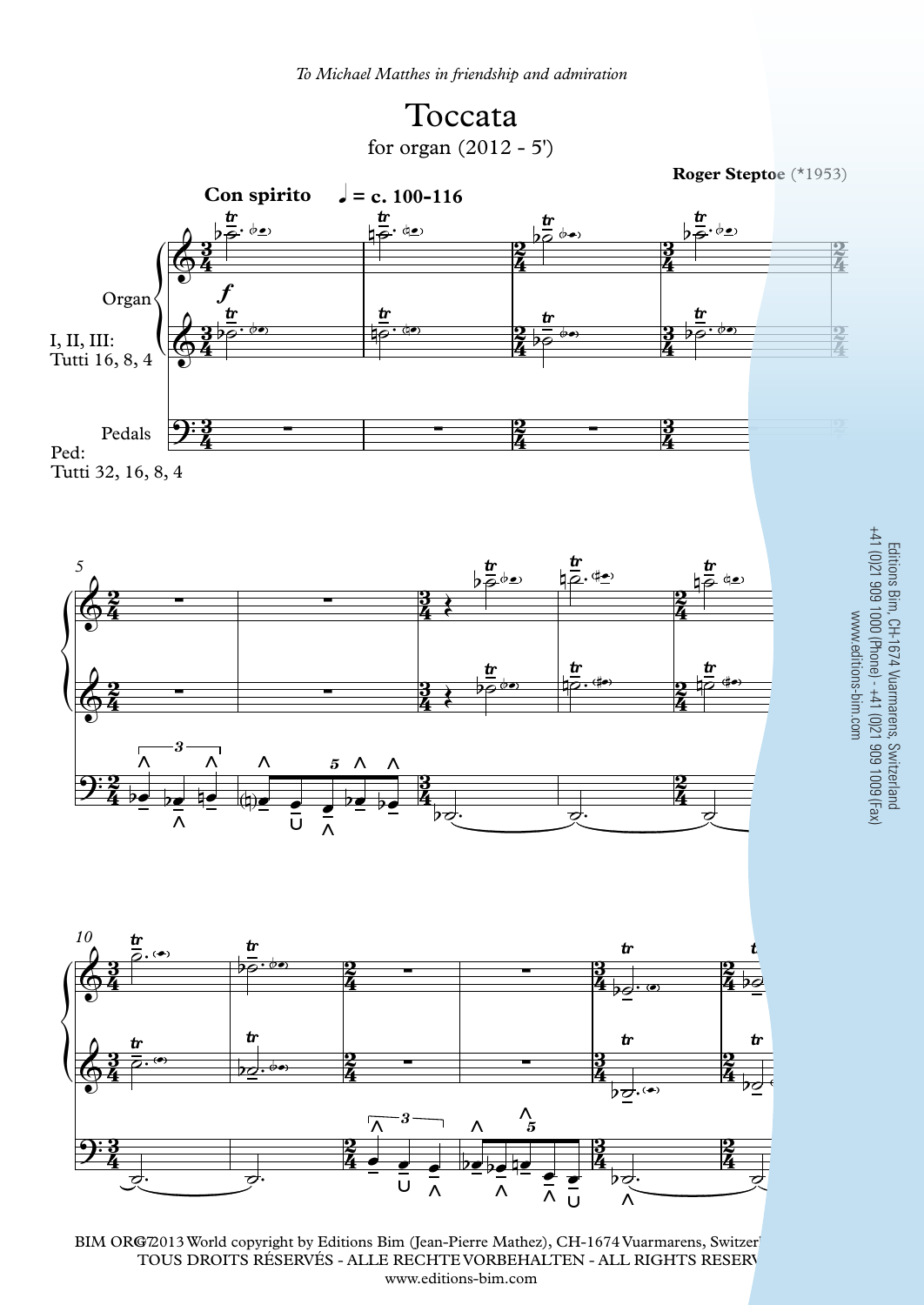







3

 $\frac{3}{4}$ 

*Unauthorized duplication is illegal - Les reproductions non-autorisées sont illicites - Unerlaubte Vervielfältigung ist rechtswidrig © 2013 Editions Bim - Roger Steptoe, Toccata for organ*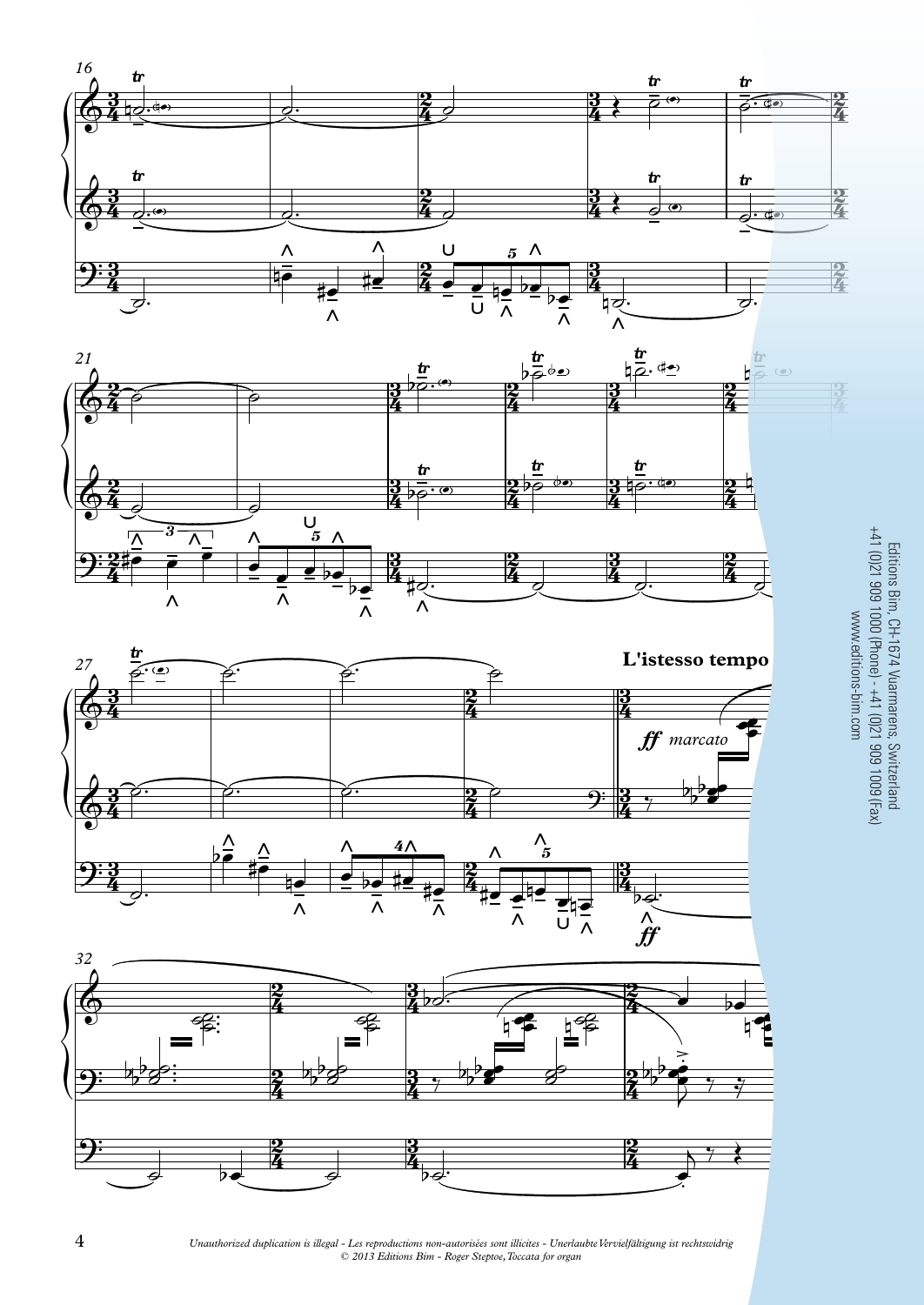







5 Editions Bim, CH-1674 Vuarmarens, Switzerland +41 (0)21 909 1000 (Phone) - +41 (0)21 909 1009 (Fax) www.editions-bim.com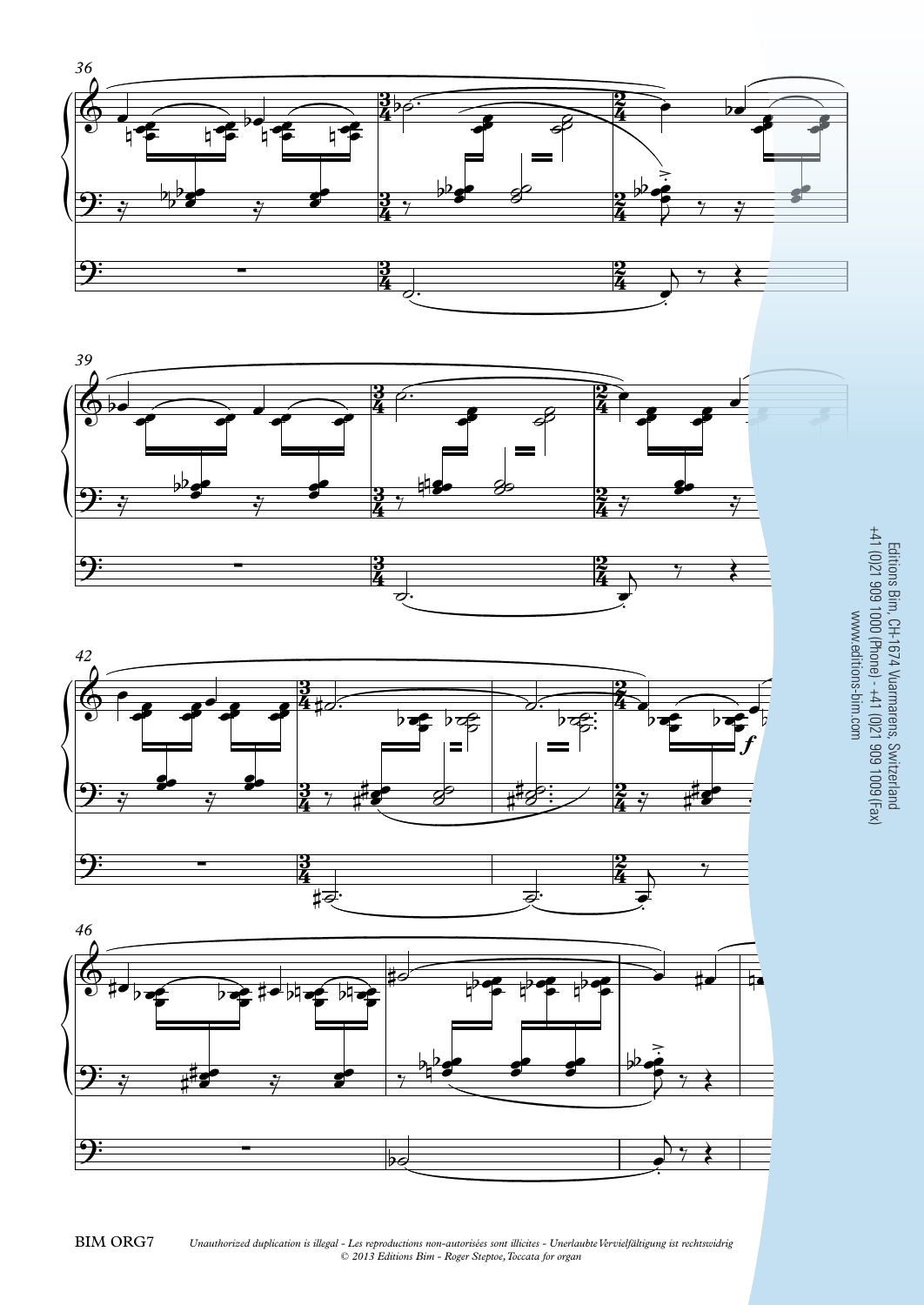

*Unauthorized duplication is illegal - Les reproductions non-autorisées sont illicites - Unerlaubte Vervielfältigung ist rechtswidrig © 2013 Editions Bim - Roger Steptoe, Toccata for organ*

 $\overline{A}$   $\overline{C}$   $\overline{C}$   $\overline{C}$ 

 $200$ <br>2009<br>2009 3im, C<br>100<br>100